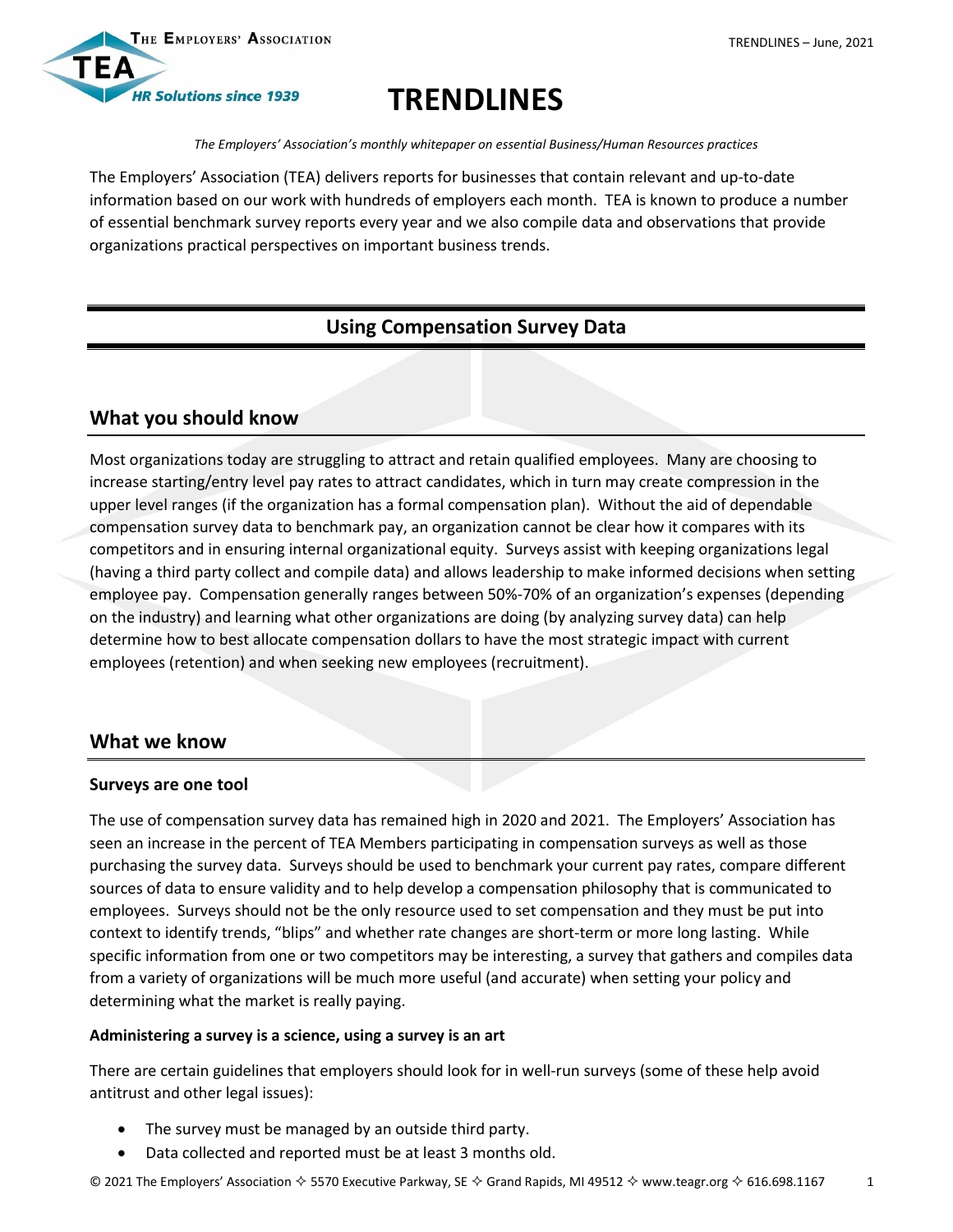- The number of participants must be included and significant to publish results for any single job.
- Confidentiality must be assured by making sure the data for any job is sufficiently aggregated that no one participant's data can be identified NOR that it comprises more than 25% of all the data for that job.
- The results should provide several compensation breakouts such as size, industry-type, geographic area and sometimes sales volume.

TEA fastidiously adheres to these guidelines and maintains the confidentiality of any data reported in our surveys. Confidentiality and validity are the most important aspects for participants in a survey – organizations must be able to trust the integrity and policies of the host.

#### **Considerations when choosing surveys**

- Industry-specific associations often publish surveys but the data tends to be National in scope and submitted by larger organizations so it can be a bit inflated (or depressed) from a specific market. Although it might include incumbents in the trade, it may not indicate the level of experience or scope of responsibility.
- Surveys provide which organizations contributed data. Look to see who participated in the survey to see if they are appropriate matches by industry/size/geography. Sometimes the "cuts" do not match the organization's industry/size/geography so the aggregate data ("all companies") may be more relevant.
- The effective date for the data should be printed on the survey. This information tells you whether or not you will need to "age" the data, (aging survey data allows you to calculate the impact of time on the data as long as you know what kind of increases employers have been providing since the data was collected).
- Do not use job titles to match the job read the job description linked to the data. The same job title can be used for many different job descriptions AND the same description is often used for different job titles.

#### **Surveys are an investment – of time AND money**

Salary.com, an internet-based survey resource, reports that more than 80% of business and HR managers participate in or purchase surveys each year. Smaller companies (less than 500 employees) spend a few thousand dollars annually on surveys while larger companies can easily spend more than \$12,000 per year to secure valid and credible data. While a large number, the cost is a small fraction of an organization's total payroll and, if used properly to set rates and calculate pay increases, they can save thousands of dollars each year by providing targeted (rather than across the board) increases.

## **What it means**

Surveys are an excellent means of communicating with employees and helping support the organization's compensation philosophy. Often, especially in smaller companies, employees perform duties from several different jobs. If an employee is doing both accounting and HR work, for example, and the accounting duties take up 40% of their time and HR duties take up 60% of their time, compensation should include 40% of the appropriate accountant pay rate (\$42,000 x 40% = \$16,800) and 60% of the HR pay rate (\$49,000 x 60% = \$29,400). The cumulative total for the pay rate would equal \$46,200.

Compensation surveys usually provide both the average and the weighted average. Straight average is based on the total number of companies responding to a job and the weighted average is based on the total number